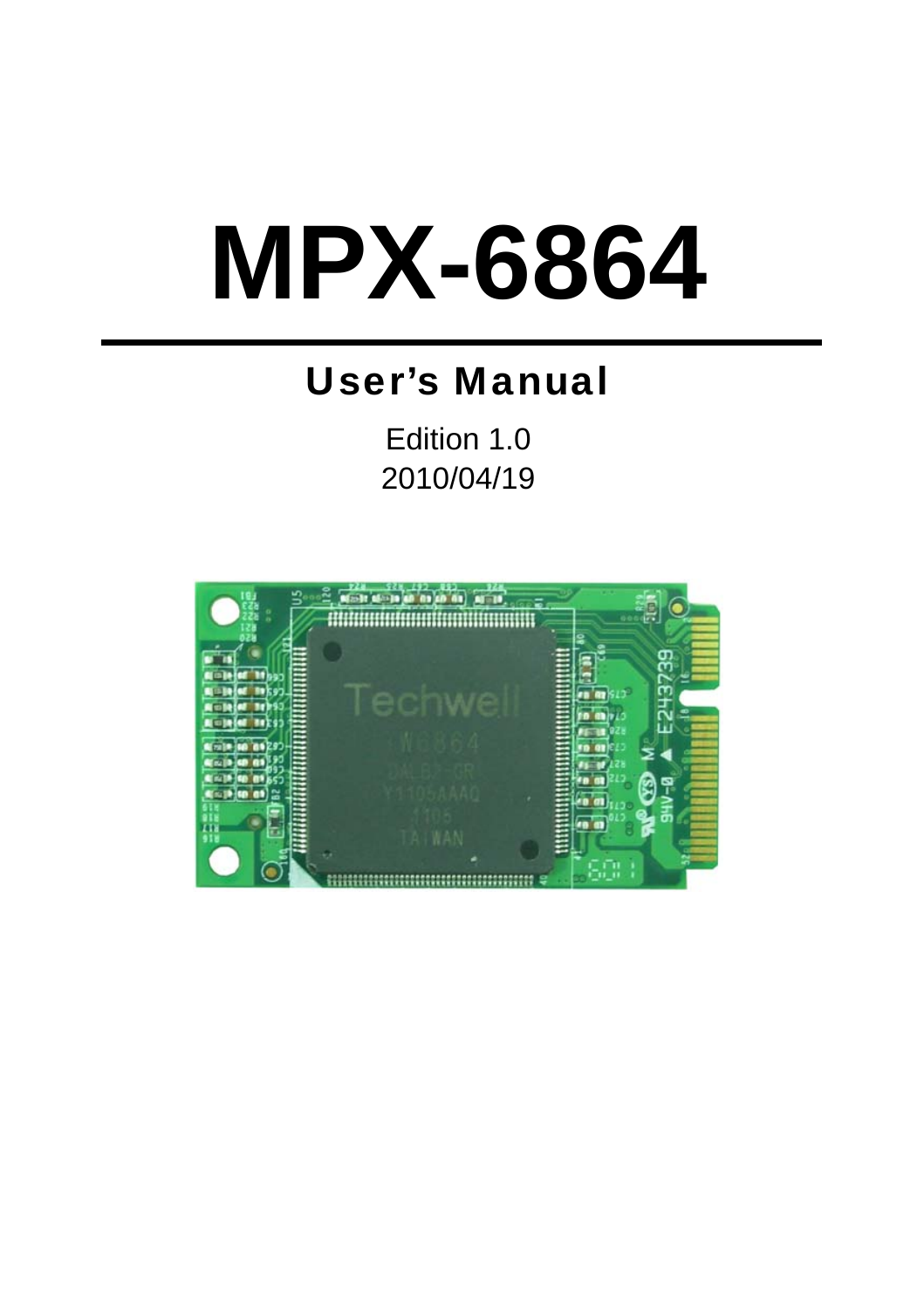#### **Copyright**

Copyright 2011 all rights reserved. This document is copyrighted and all rights are reserved. The information in this document is subject to change without prior notice to make improvements to the products.

This document contains proprietary information and protected by copyright. No part of this document may be reproduced, copied, or translated in any form or any means without prior written permission of the manufacturer.

All trademarks and/or registered trademarks contains in this document are property of their respective owners.

#### **Disclaimer**

The company shall not be liable for any incidental or consequential damages resulting from the performance or use of this product.

The company does not issue a warranty of any kind, express or implied, including without limitation implied warranties of merchantability or fitness for a particular purpose.

The company has the right to revise the manual or include changes in the specifications of the product described within it at any time without notice and without obligation to notify any person of such revision or changes.

#### **Trademark**

All trademarks are the property of their respective holders.

Any questions please visit our website at http://www.commell.com.tw.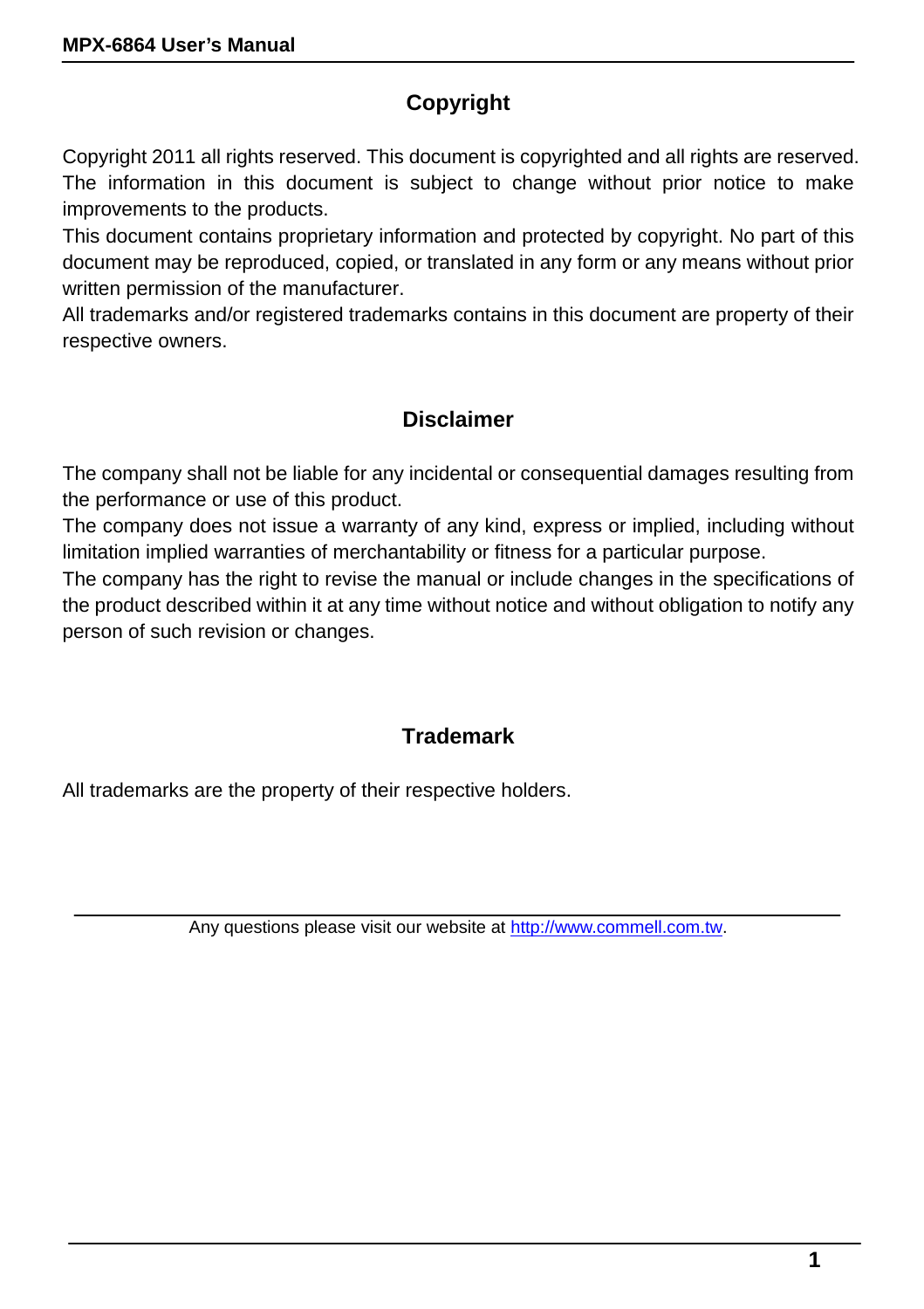# **Packing List:**

#### **Hardware:**

MPX-6864 Mini PCI Express Capture Card x1

**Cable kit:** 

### **Cable:**



1 x 10-pin DF14 to D-sub 9 Cable **(OALES-BKU1-H14)** 



1 x 4-ch BNC Video input & 4-ch RCA Audio input Cable **(OALDB9-BR4)** 

## **CD Content:**

Drivers & User's Manual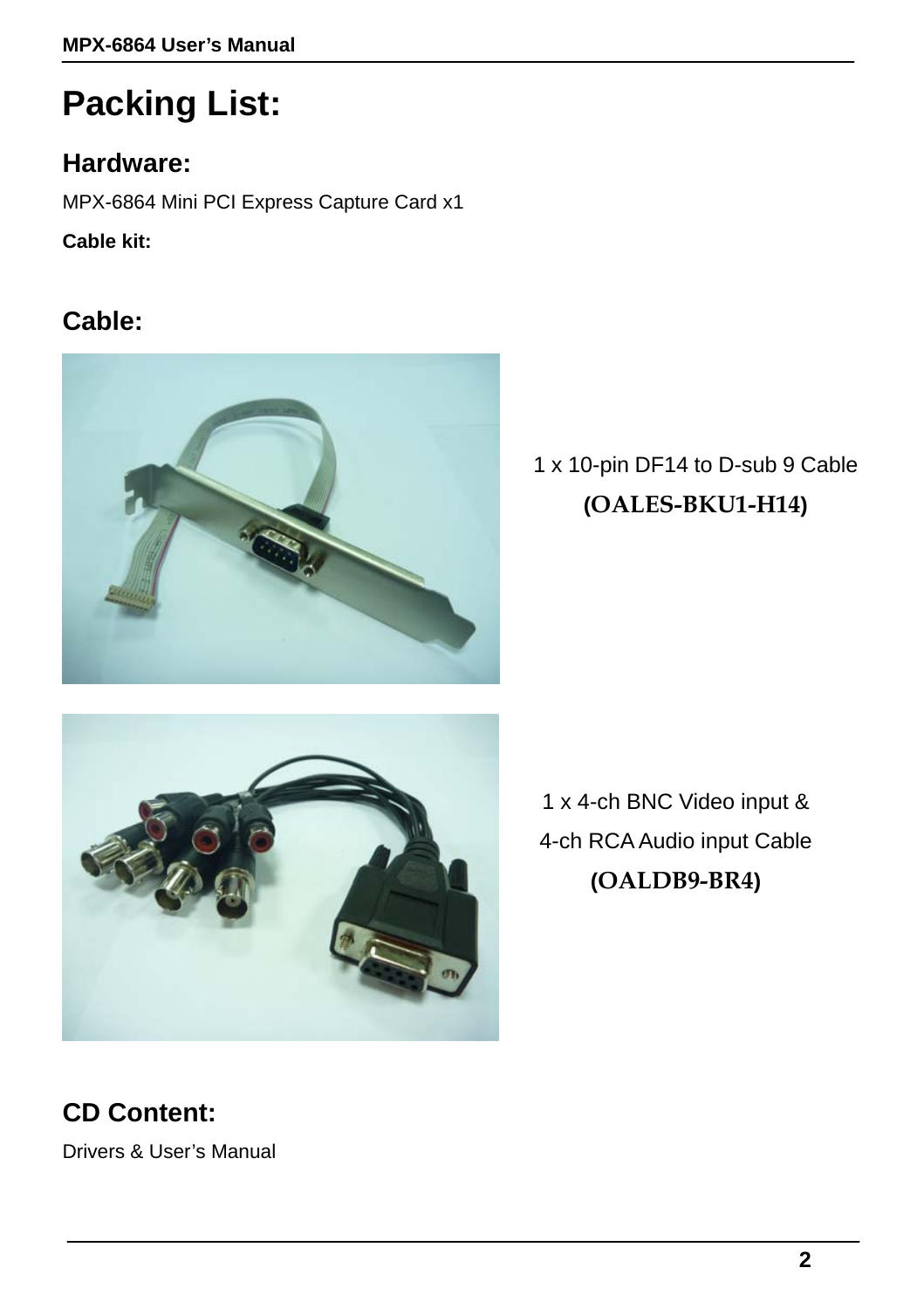# **1.0 <Product Specification>**

| <b>General Specification</b> |                                                       |  |
|------------------------------|-------------------------------------------------------|--|
| <b>Form Factor</b>           | PCI Express mini card                                 |  |
| <b>Controller</b>            | One TW6864 chip                                       |  |
| <b>Accessories</b>           | 1 x 10-pin DF14 to 1 x D-sub 9 Cable                  |  |
|                              | 1 x 4-ch BNC Video input & 4-ch RCA Audio input Cable |  |
| Display rate                 | 4 channel video inputs share with 120 fps             |  |
| <b>Output Type</b>           | NTSC(M/N/4.43)                                        |  |
|                              | PAL(B/D/G/H/I/K/L/M/N/60)                             |  |
|                              | <b>SECAM</b> standards                                |  |
| Dimensions (L x W)           | 51mm x 30mm                                           |  |

## **1.1 <Component Placement>**

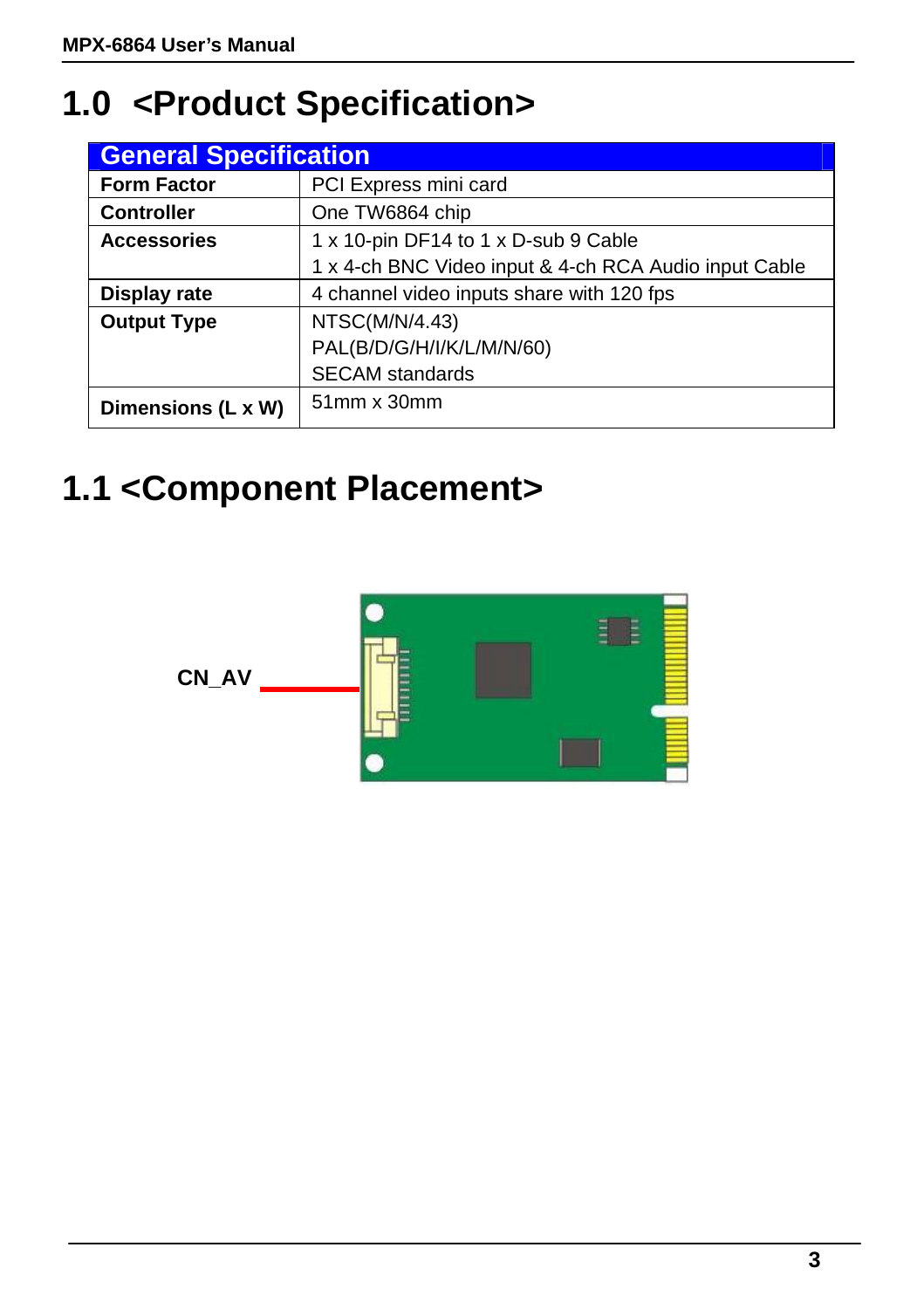# **1.2 <Mechanical Drawing>**

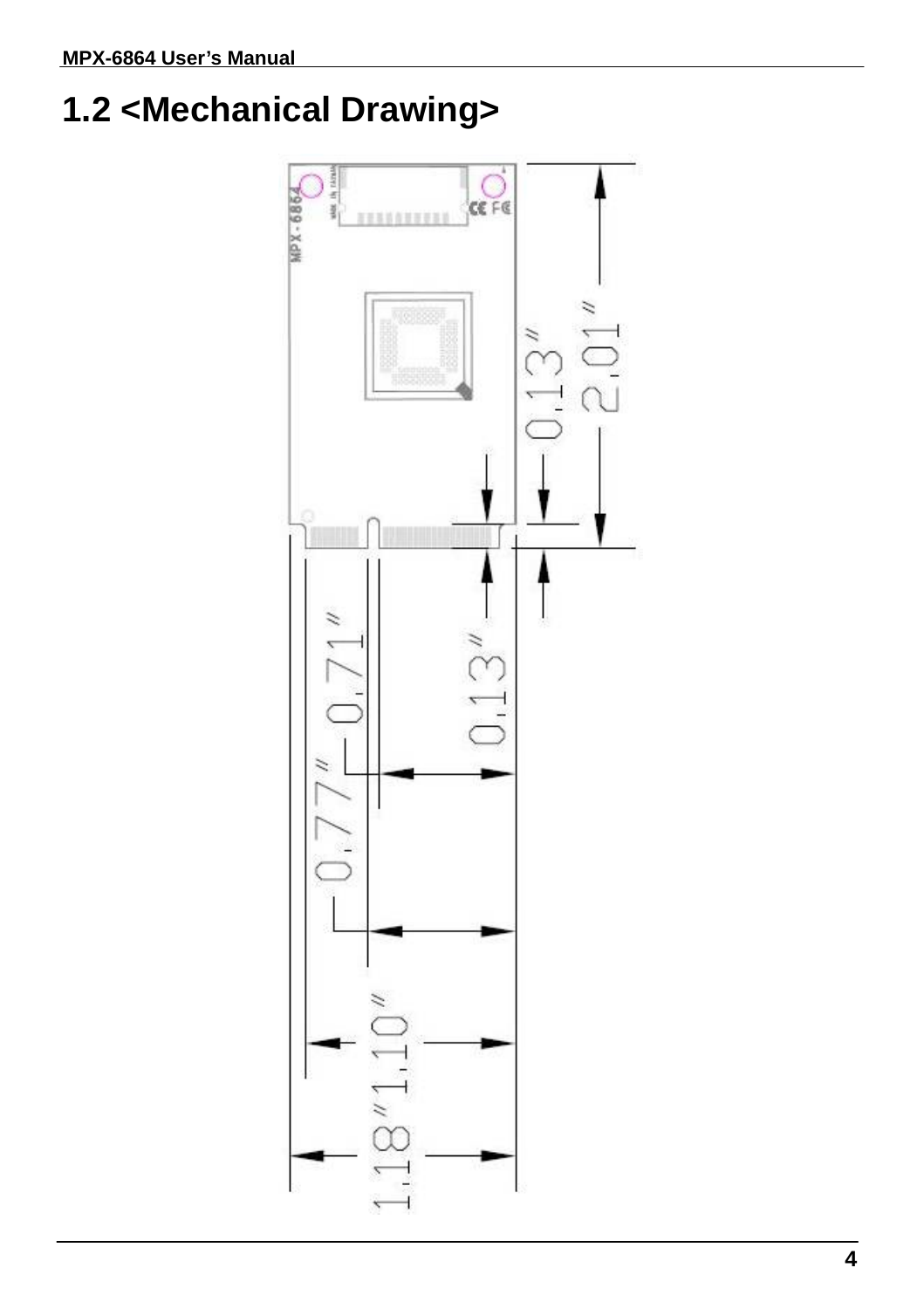## **1.3 <Connector Reference>**

**Connector: CN\_AV** 

**Type: DF14 10-pin pitch=1.25mm**

| 10 |  |  |
|----|--|--|

| <b>Pin</b> | <b>Description</b> | <b>Pin</b> | <b>Description</b> |
|------------|--------------------|------------|--------------------|
|            | Video1             |            | Video2             |
| 3          | Video3             |            | Video4             |
| 5          | Ground             |            | Audio1             |
|            | Audio <sub>2</sub> | 8          | Audio3             |
| 9          | Audio4             | 10         | Ground             |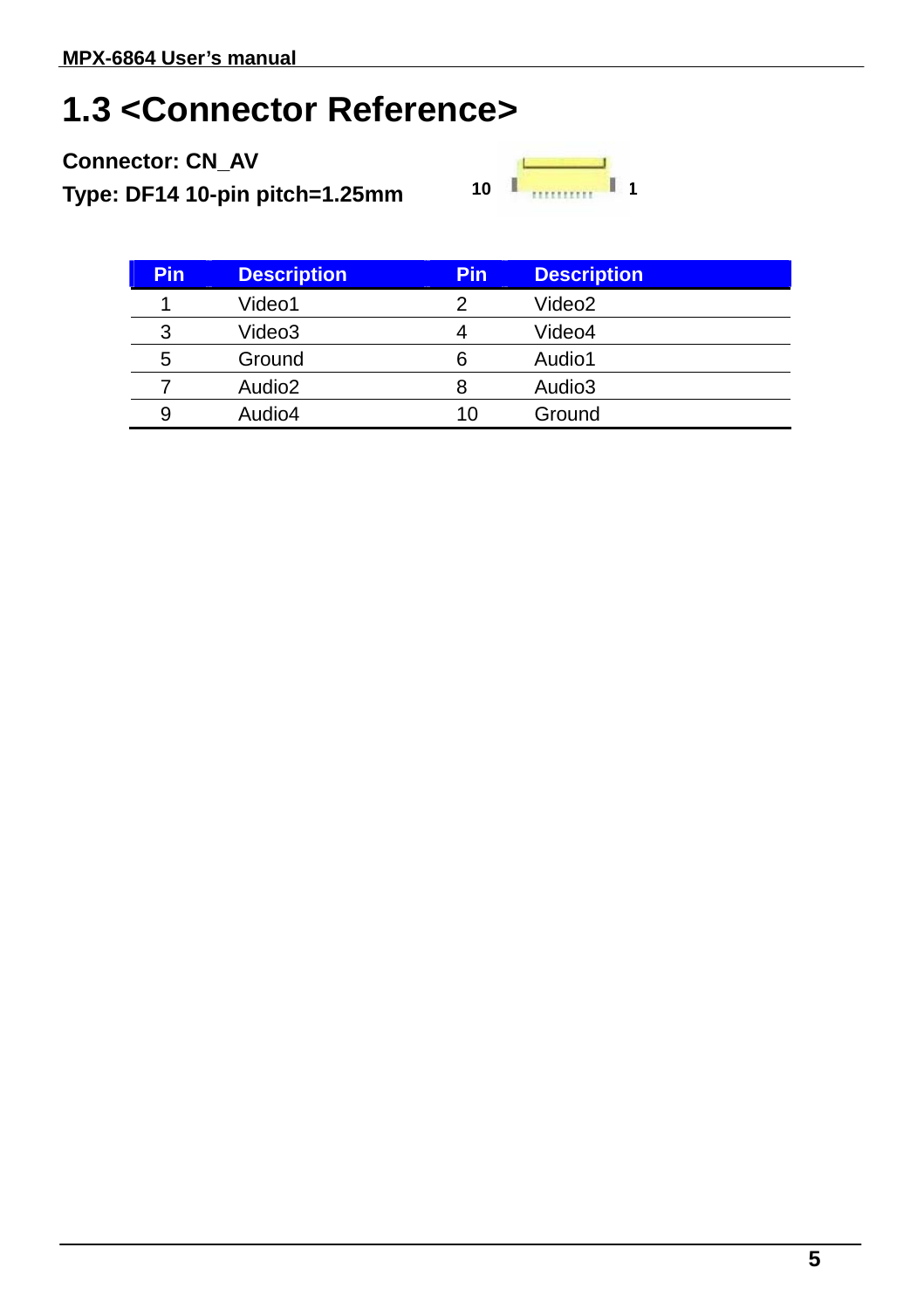# **1.4 <Driver Setting>**

- **1. Copy the CD Driver folder to disk, Ex: C:\ , D:\ …**
- **2. Please select file location**

**C:\TW68xx SDK\drv\x86\Driverinstall**



#### **3. Please choose Install**

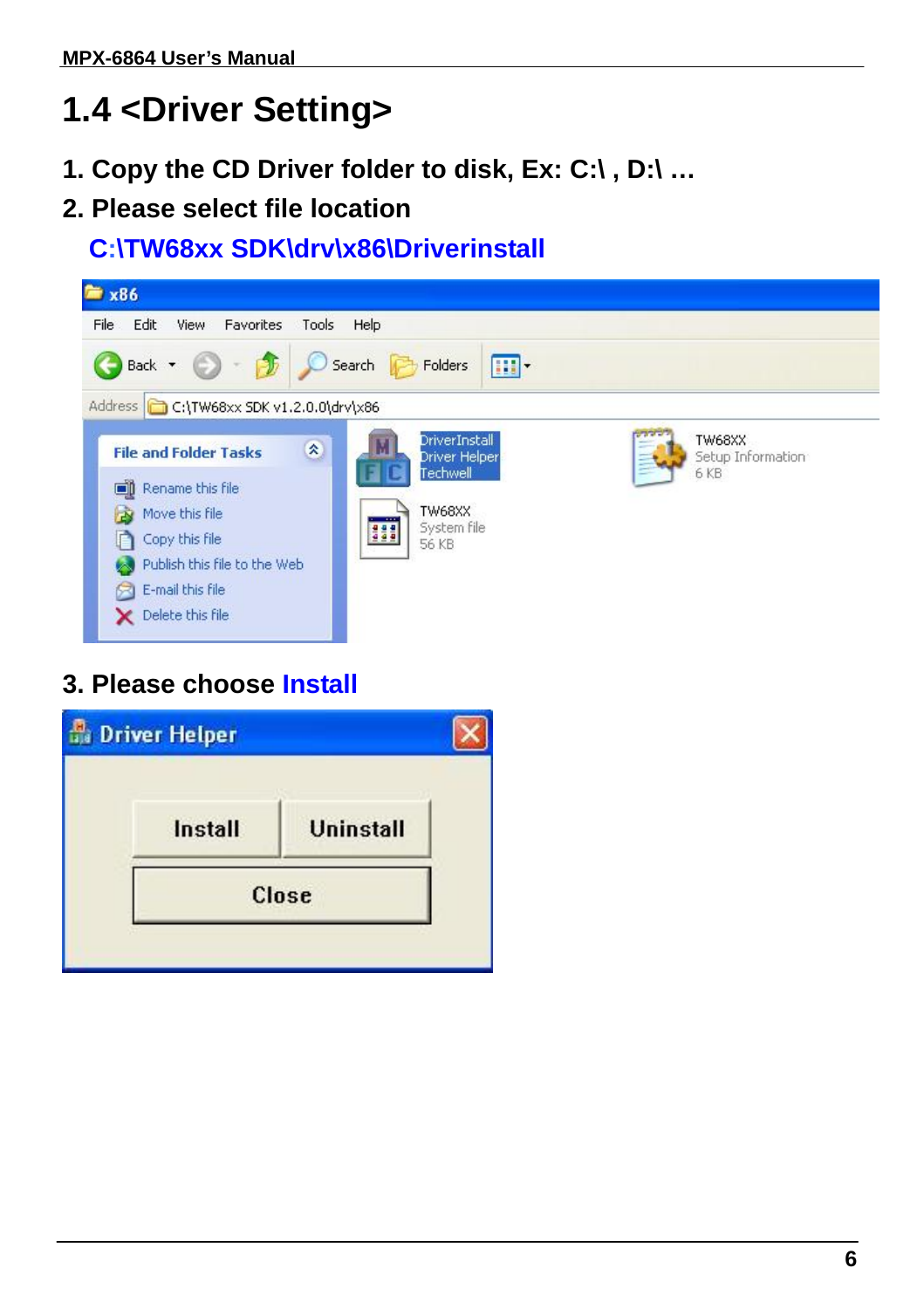**4. Please click "OK" to complete the installation.** 

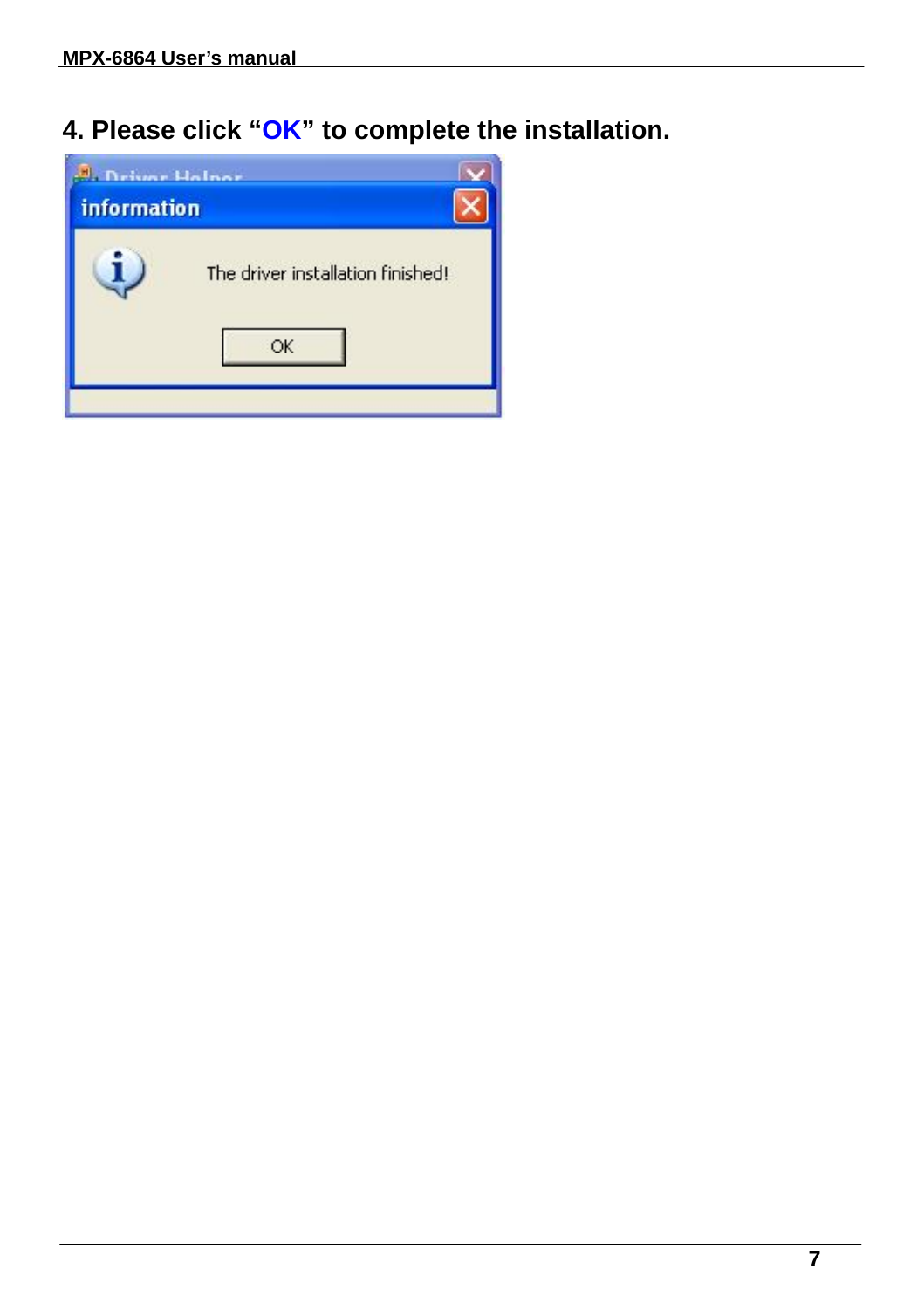# **1.5 <Sample Program>**

#### **1. Please select file location**

#### **C:\TW68xx SDK\bin\vcc9\x86\Tw68xx**

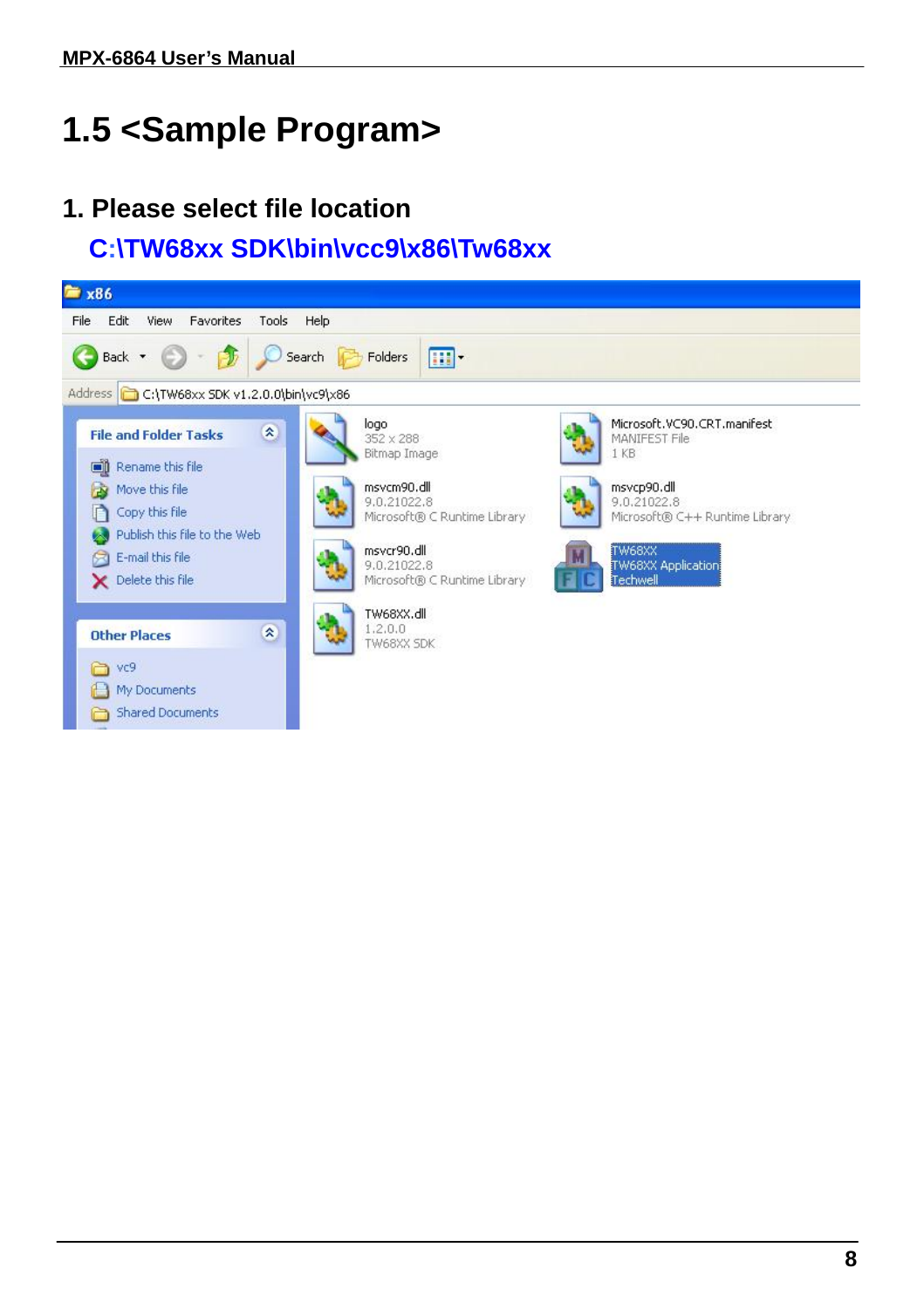#### **2. Please refer to the usage instructions.**

#### **C:\TW68xx SDK\doc**

#### **\TW68XX SDK Demo Program Instructions.doc**